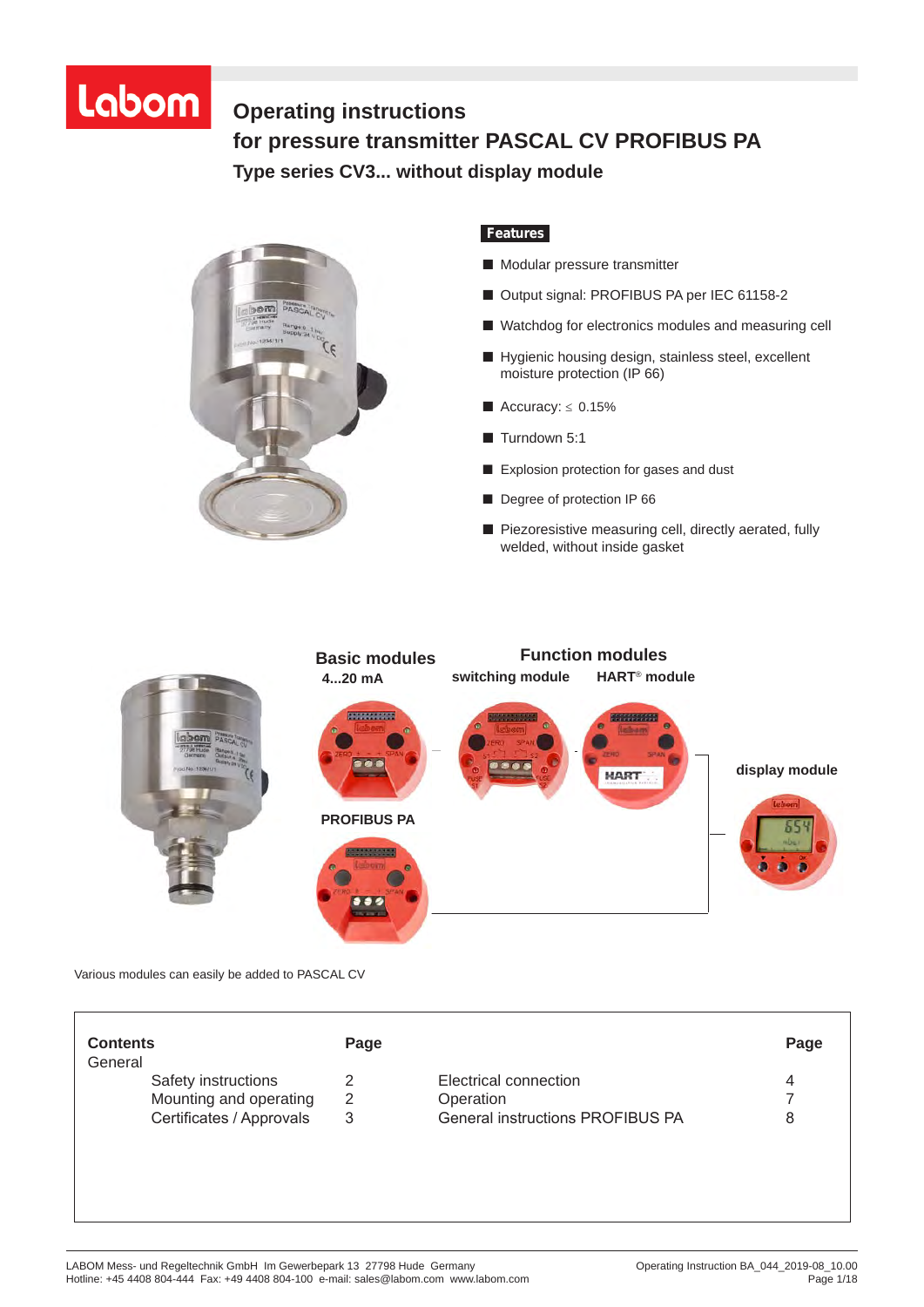### *General*

These operating instructions refer to installation, commissioning, servicing and adjustment. Statutory regulations, valid standards, additional technical details in the relevant data sheet, details of the type plate and any additional certificates are to be observed along with these operating instructions.



- **Installation, operation and maintenance of the instrument may be** executed by authorized personnel, only, using suitable equipment.
- Warning: If the instrument is used incorrectly it is possible that serious injuries or damage can occur!
- **Prior to the disassembly of the pressure transmitter the impulse** ducts between the measuring transmitter and the process have to be locked and relieved from pressure.
- The standard nominal pressure rating and the permissible operating temperature of the gasket should be observed for all process connections. Operation outside the allowed nominal pressure rating, especially with clamp connections, is only possible with suitable clamps. In this case, note DIN 32676 for stipulations on heat resistance.
- **Pressure transmitters that are mechanically defective can cause** injuries or give rise to process faults. Suitable precautions should be taken to avoid this.

The CE marking on the instruments certifies compliance with valid EU directives for bringing products to market within the European Union. The following directives are met:

| <b>EMC</b> directives               | <b>EMC</b>  | 2004/108/EC |
|-------------------------------------|-------------|-------------|
| <b>Pressure Equipment Directive</b> | PFD.        | 97/23/EC    |
| Ex directive                        | <b>ATFX</b> | 94/9/EC     |



Electrical equipment in hazardous areas should only be installed and commissioned by competent personnel. Modifications to devices and connections destroy the operating safety, the exproofing and the guarantee. The limit values detailed in the EC Type-Examination Certificate of conformity are to be observed.

Certificate no. TüV 04 ATEX 2387 X

Ex-protection

intrinsically safe  $\langle \overline{\xi_2} \rangle$ II 1/2 G Ex ia IIC T4/T5/T6 Ga/Gb Ex-protection dust  $\langle x \rangle$  II 2 G Ex ia IIC T4/T5/T6 Gb  $\langle \overline{\mathbb{R}} \rangle$ II 2 D Ex ia IIIC T xx °C Db

### *Mounting and operating*

Details about electrical connection of the device see page 5-7.

General instructions for PROFIBUS PA see page 18. Mounting instructions for PROFIBUS PA see

www.profibus.com (Downloads).

- **Before mounting the instrument ensure that pressure range,** overpressure resistance, media compatibility, thermostability and pressure port are suitable for the process at hand.
- Conduct process installation before electrical installation.
- Measuring instruments that should not have any oil or grease residues in the pressure port are marked "Free of oil and grease".
- Gaskets must be chosen that are suited to the process connection and resistant to the measured medium.
- Check for pressure tightness when commissioning the transmitter.
- Do not insulate the temperature decoupler, as this would reduce the decoupling effect. Follow DIN 32676.
- Wire up the instrument with power switched off.
- The housing in protection class IP66 consists of a two chamber system in which the measuring cell is aerated directly in relation to the environment by means of a PTFE filter system.
- The instrument can only be protected against electromagnetic interference (EMC) when the conditions for screening, earthing, wiring and potential isolation are met during installation.
- The mounting position should be taken into consideration when checking the zero output. Standard transmitters are adjusted at the factory for vertical mounting. Changes to the mounting position can cause zero shifts at pressure ranges  $\leq$  2 bar. These **Safety instructions**<br>drifts can be corrected by adjustment on site.<br>drifts can be corrected by adjustment on site.
	- When the instrument is opened any contact with the electrical connections can affect the signals. This situation can be avoided by switching off the supply voltage or by disconnecting the signal circuit.
	- The types of protection IP66 are only achieved, when the threaded ring has been screwed tight after electrical connection/parameterization.
	- $\blacksquare$  The instrument requires no maintenance.

#### *Instructions for the operation with diaphragm seal*

- To avoid soiling and damage remove protective cap or wrapping in front of the separating diaphragm before mounting.
- Do not touch the flush mounted separating diaphragm, as there is a danger of deformation at measuring ranges to 10 bar / 150 psi. Instrument zero point and measuring characteristics could also be affected.
- **CE marking CE marking CE marking SUPE 1999 CE marking CE marking SUPE 1999 SUPE 1999 SUPE 1999 SUPE 1999 SUPE 1999 SUPE 1999 SUPE 1999 SUPE 1999 SUPE 1999 SUPE 1999 SUPE 1999 SUPE 1999**
	- Avoid overtightening the process screw joints as this can result in zero displacements at the pressure transmitter (fixing error).
	- When using systems with capillary for vacuum measurements always mount the pressure transmitter underneath the diaphragm seal. The instruments are set at the factory with pressure transmitter and diaphragm seal at the same height. Correct any differences in height between diaphragm seal and pressure transmitter arising from conditions on site on the pressure transmitter when placing the instrument into operation (see "Setting the measuring range"). When correcting for elevation be aware of the adjustment limits.
	- Be sure to install and securely fasten the capillary to avoid vibrations. Roll up overlengths with a minimum radius of 50 cm. Shock and changes in temperature can impact on measurements.
	- **Process** and ambient temperatures can cause zero displacements at the pressure transmitter with some system designs. We can supply you with an error analysis.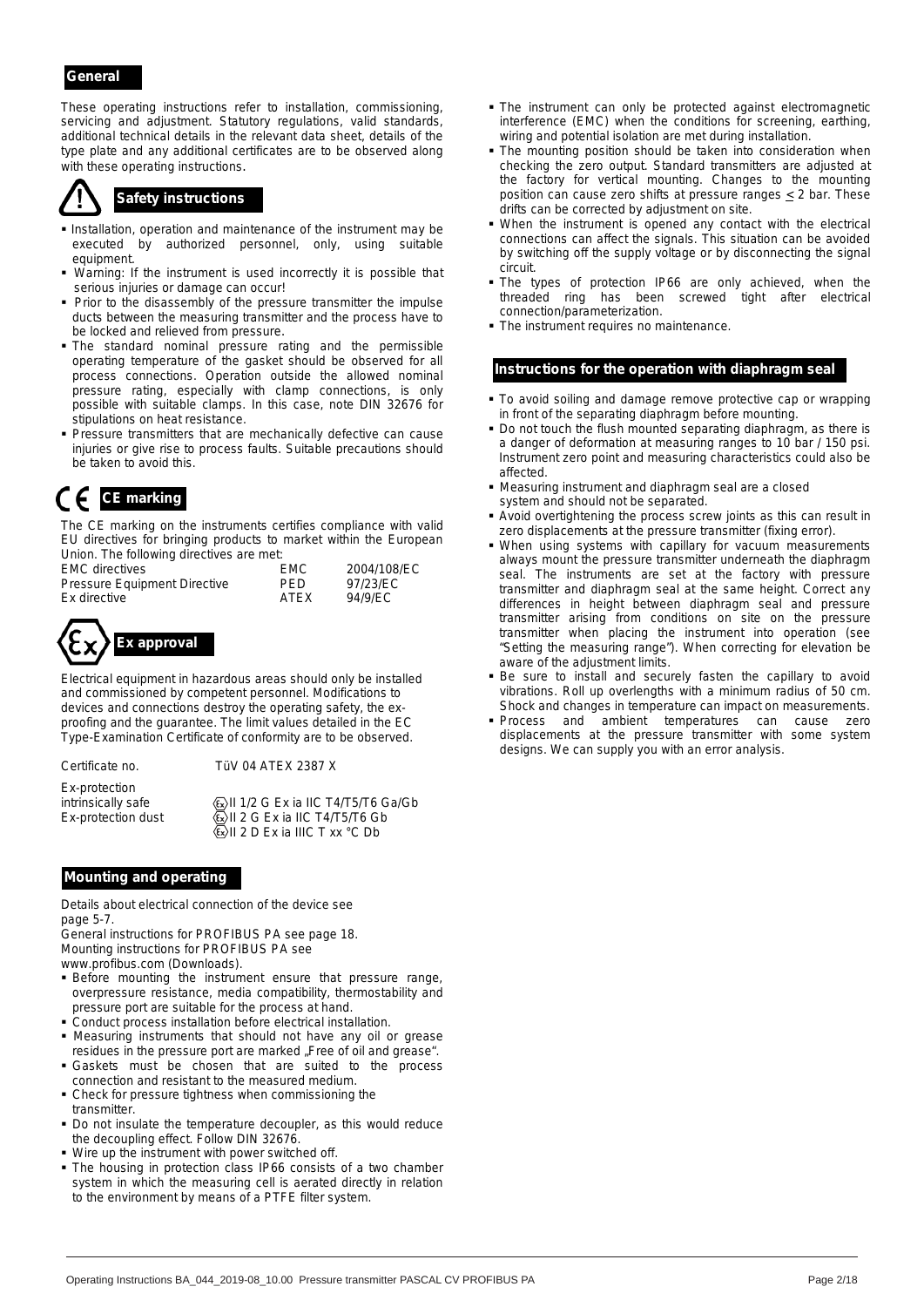#### *Certificates / Approvals*

| Interference emission | EN 55011 |
|-----------------------|----------|
| Noise immunity        | EN 61326 |

#### **Ex-approval**

The limit values detailed in the EC-Type Examination Certificate are to be observed!

TÜV 04 ATEX 2387 X

EG-Type Examination

Type of ex-protection  $\langle \overline{\epsilon_x} \rangle$  II 1/2 G Ex ia IIC T4/T5/T6 Ga/Gb  $\langle \xi_x \rangle$  II 2 G Ex ia IIC T4/T5/T6 Gb  $\langle \epsilon_{\mathsf{x}} \rangle$  II 2 D Ex ia IIIC Txx°C Db

Permissible temperatures for pressure transmitter

with category II 1/2 G

| Temperature<br>class | Ambient<br>temperature | Medium<br>temperature |
|----------------------|------------------------|-----------------------|
| T6.                  | $-20+55$ °C            | $-20+55$ °C           |
| Τ5                   | $-20+80$ °C            | $-20+60$ °C           |
| T4                   | $-20+85$ °C            | $-20+60$ °C           |

Premissible temperatures for pressure transmitter with category II 2G

| Temperature | Ambient     | Medium      |
|-------------|-------------|-------------|
| class       | temperature | temperature |
| T6          | $-20+55$ °C | $-20+55$ °C |
| T5          | $-20+80 °C$ | $-20+80 °C$ |
| T4          | $-20+85$ °C | $-20+85$ °C |

Premissible temperatures for pressure transmitter with category II 2D

| Max. surface temperature | Ambient / Medium temperature |
|--------------------------|------------------------------|
| 65 °C                    | 40 $\degree$ C               |
| $85^{\circ}$ C           | 60 °C                        |
| 105 $°C$                 | 80 °C                        |
| 110 $\degree$ C          | 85 °C                        |

#### **Electrical data**

Sum of maximum values in the intrinsically safe circuits (acc. to IEC 60079-27;FRISCO)

 $U_i$  = 17,5 V

 $L_i = 10 \mu H$ 

The effective internal capacitance is negligible small.

#### **Special conditions for safe use**

The pressure port of the pressure transmitter PASCAL CV type CVxx is allowed to be operated in an explosion hazardous atmosphere, which requires apparatus of the category 1, only if atmospheric conditions exist (Temperature from -20°C to 60°C, pressure from 0.8 bar to 1.1 bar).

The maximum surface temperature regarding dust explosion protection was determined without dust layer. Additional information has to be taken from EN 60079-14.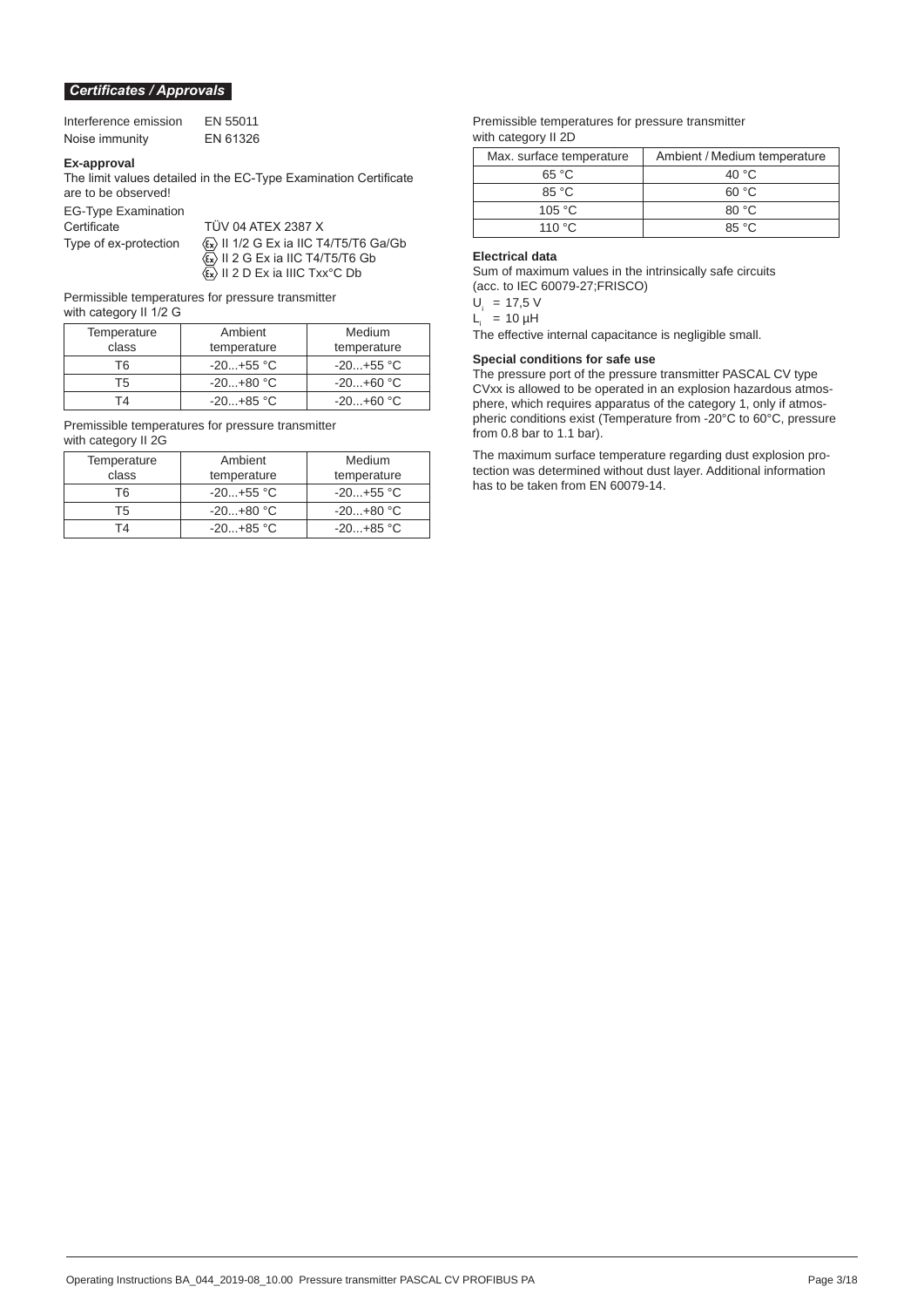#### **General**

If you make electrical modifications to the device, add/remove a function module or connect electrical device leads, you must de-energize the device first.

If you open up the device you run the risk of interfering with the signals by making contact with the electrical connections. To avoid this, switch off the supply voltage or isolate the signal circuit.

#### **EMC interference immunity**

You can only protect against electromagnetic interference (EMC) by fulfilling the requirements for screening, grounding, wiring and potential isolation during installation and assembly.

To improve interference immunity please observe the following:

- lay signal cable so that it is isolated from all cables with voltages > 60 V
- use cable with twisted strands
- if possible, avoid installing the device near large electrical systems or use shielded cable
- use shielded cable to fully comply with the specification
- do not break or interrupt bus cable shielding
- Be sure to ground the shielding at each cable end. The cable between shielding and ground should be as short as possible
- When there are large differences in potential between different ground connection points, connect only one point to the ground reference plane. Connect all other shield ends to reference voltage across an RF capacitor. Solid dielectric, e.g. ceramic
	- capacitance ≤ 10 nF
	- dielectric strenght > 1500 V

Caution!

Please refer to PROFIBUS PA specification EN 50170 for more instructions on network layout and grounding.

#### **BUS-CABLE**

We recommend you use a shielded and twisted two-core cable.

The specifications below apply to installations in hazardous areas (EN 60079-27, FISCO):

- loop resistance (DC):  $15 150$  Ω/km
- inductance per unit length: 0.4 1 mH/km
- capacitance per unit length: 45...200 nF/km (including shield)

suitable cables (non-hazardous area):

- Siemens 6XV1830-5EH10 (violet)
- Belden 3076F (orange)

suitable cables (hazardous area):

Siemens 6XV1831-2A (blue)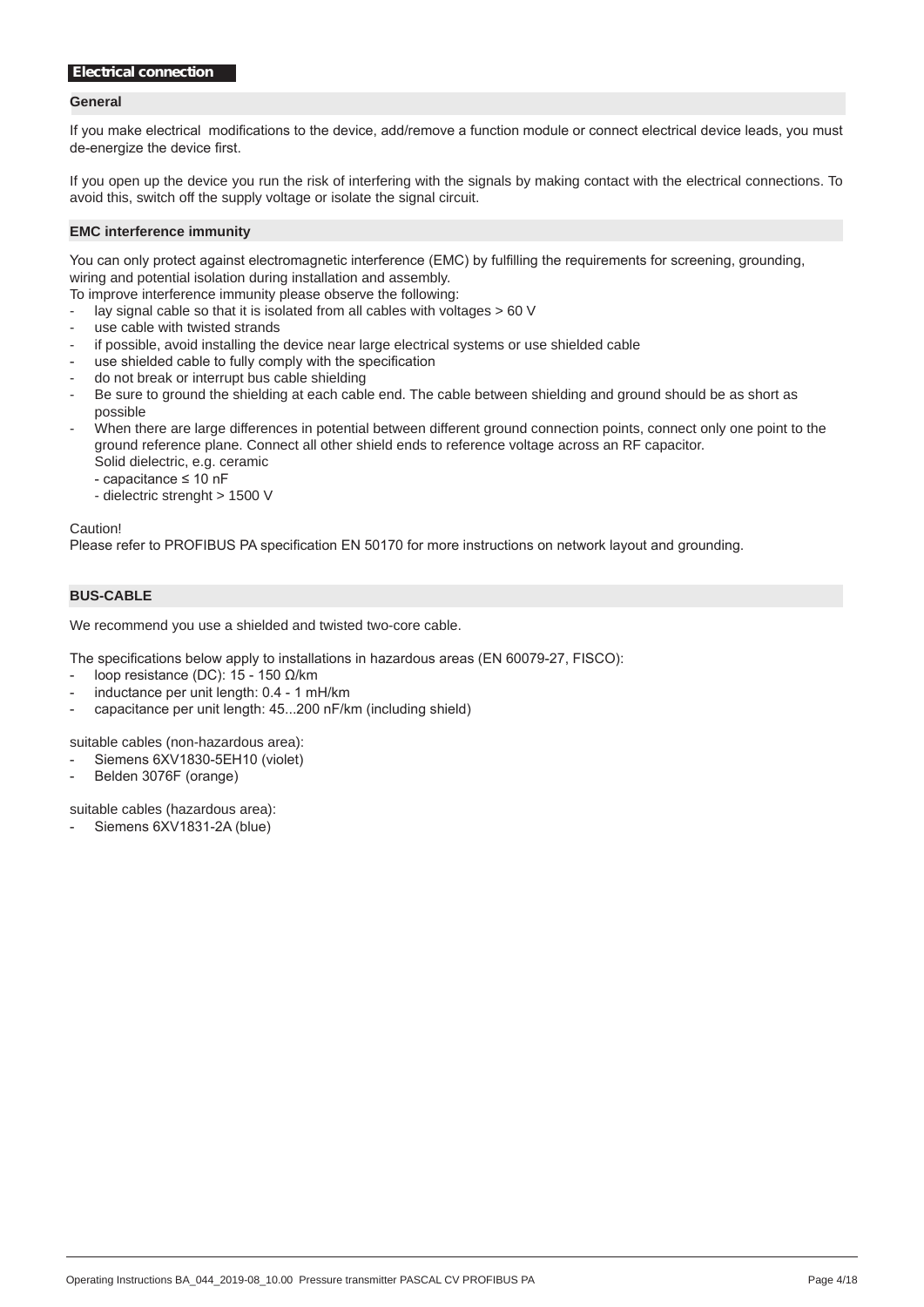#### **Connection the 4-pole M12x1 connector**

The PASCAL CV PROFIBUS PA version with M12 connector is supplied pre-wired. You can connect the device to the bus with a prefabricated cable or a self-fabricated connector.

#### **Preparing the cable:**



### **Design of M12 x 1 circular connector**



- 1 Nut<br>2 Stra
- 2 Strain relief<br>3 Gasket
- **Gasket**
- 4 Shielding contact element Caution: the metal side (M) of the shielding contact element must point in the direction of the housing.
- 5 Housing

#### **Connection diagram**

circular plug connector M12x1 View of pins and connector at device

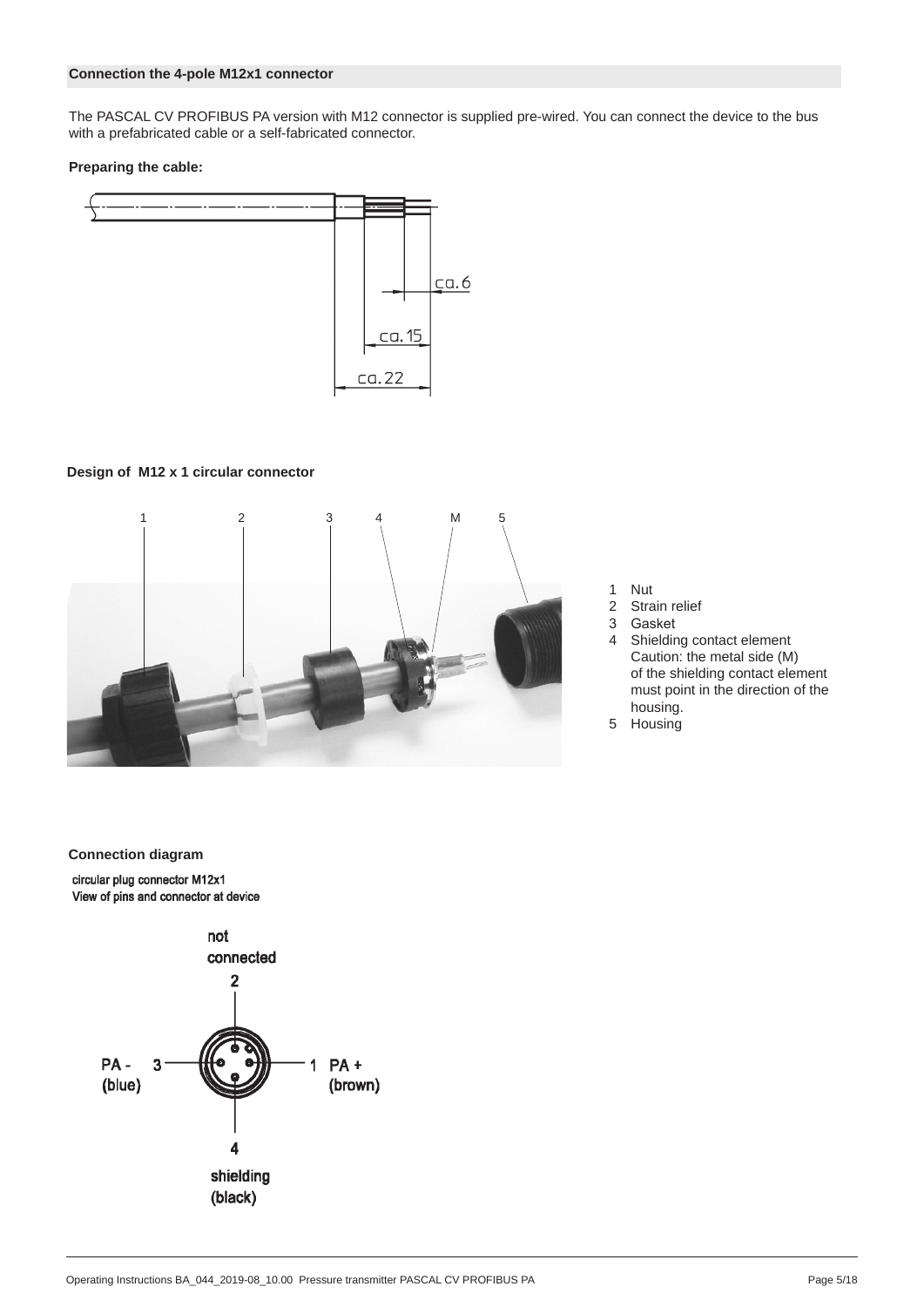#### **Connection cable gland M 16 x 1.5**





#### Preparing cable

- strip cable
- expose wire braid

#### Inserting the cable

- thread cable through union nut
- slip cable into clamping insert
- stretch and spread wire braid over clamping insert the wire braid must stretch approximately 2 mm beyond the O-ring



#### Fit thread adapter

- slip clamping insert into connecting piece



tighten thread adapter

### **Connection diagram**

PROFIBUS PA-Module



Modules may only be exchanged/added when the power supply has been switched off!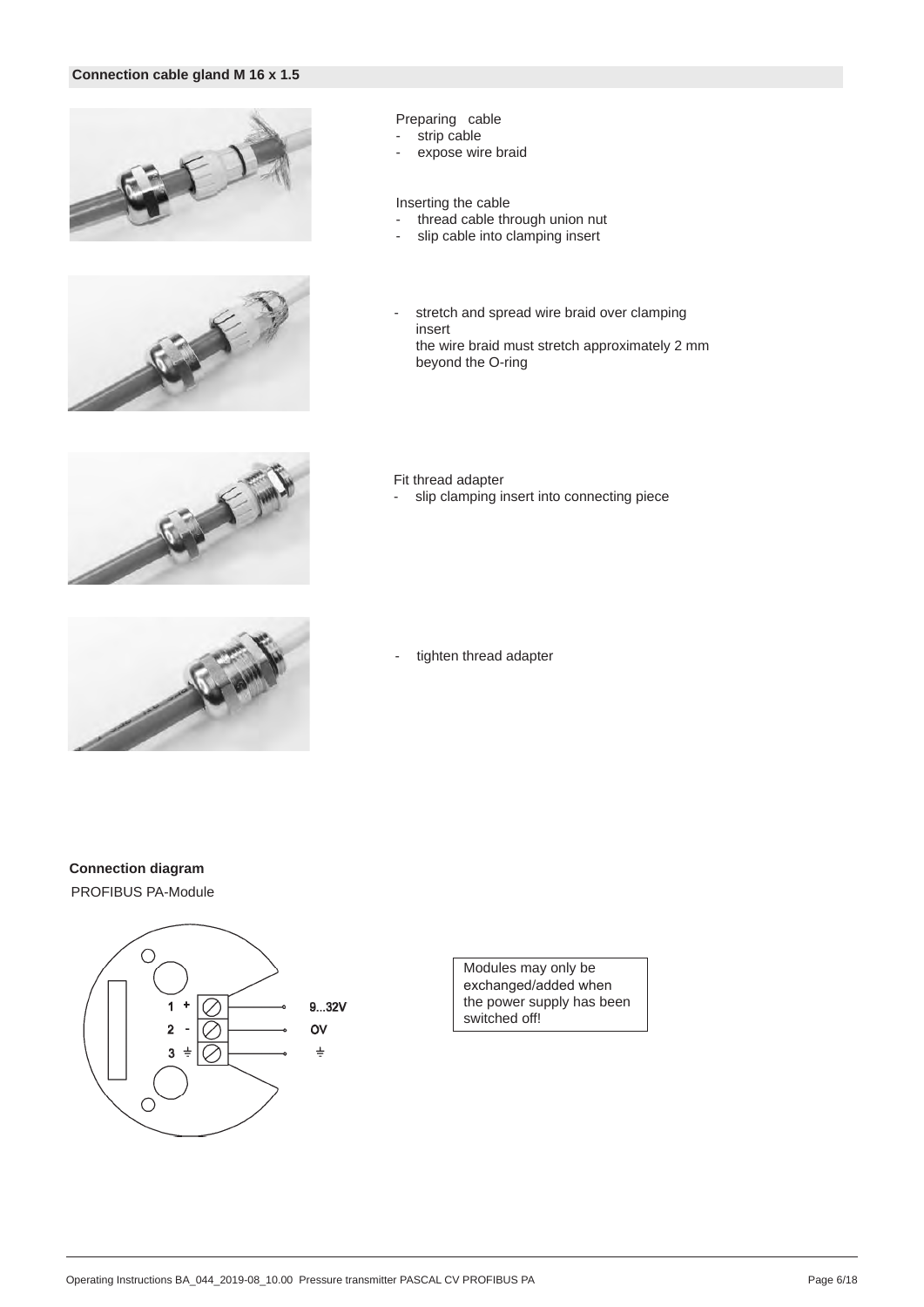#### **Operation of pressure transmitter PASCAL CV without display module and SW Rev. 1.1.4**



#### **Adjusting the measuring range**

#### **Adjusting the lower range limit**

- 1. Create a stable pressure at which the lower range limit is to be adjusted.
- 2. Hold down the left button (ZERO) for about 3 seconds.<br>3. The successful adjusting of the lower range limit is ack
- The successful adjusting of the lower range limit is acknowledged after you release the button by a flashing "ZERO" LED.

#### **Adjusting the upper range limit**

- 1. Create a stable pressure at which the upper range limit is to be adjusted. Note: The applied pressure must be within  $\pm 15\%$  of the upper range limit.
- 2. Hold down the right button (SPAN) for about 3 seconds.
- 3. The successful adjusting of the upper range limit is acknowledged after you release the button by a flashing "SPAN" LED.

#### **Note:**

If the pressure transmitter is set outside the permissible measuring range limits (nominal range measuring span) then the values will not be applied and the LED will not be acknowledged.

#### **Activating and deactivating the write protection**

Activating write protection:

press the "ZERO" and "SPAN" buttons at the same time (hold down more than 10 seconds). After write protection has been activated, the "ZERO" and "SPAN" LEDS flash in synchrony four times in succession.

Deactivating write protection:

press the "ZERO" and "SPAN" buttons at the same time (hold down more than 10 seconds). After deactivation, the "ZERO" and "SPAN" LEDS flash in synchrony.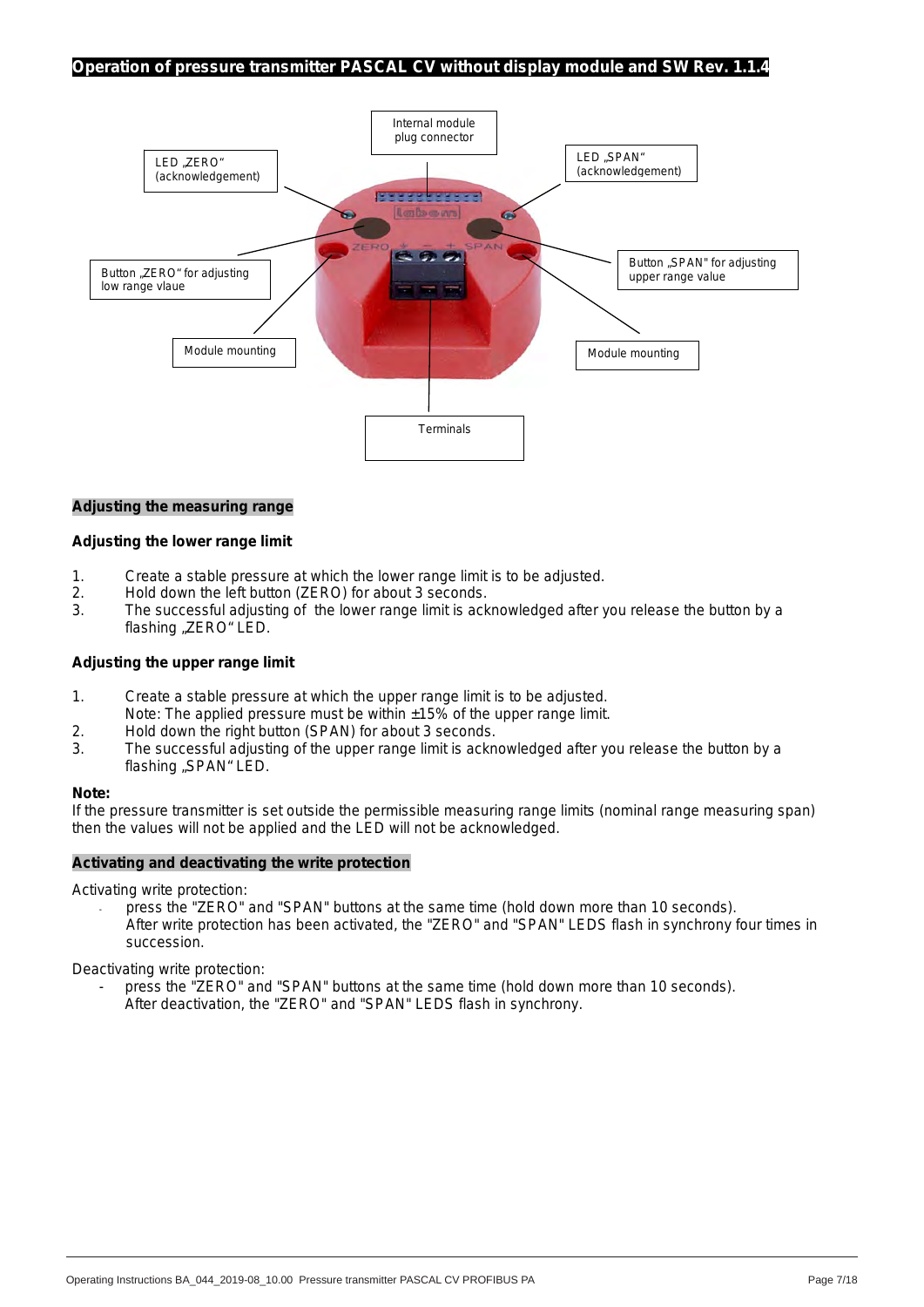#### *PROFIBUS PA*

#### **General functions and key benefits**

Signal conversion is the same for all variants. The pressure sensor converts the pressure to an electrical signal which is then processed by the micro-electronics and a digital PROFIBUS PA signal (complying with European standard IEC 61158) is output.

The key benefits are:

- saving on installation costs
- in-depth diagnostics with improvements in the availability of system components
- automatic updating of plant documentation
- system optimization during normal operation

#### **PROFIBUS PA transmission technologie**

PROFIBUS PA employs special transmission technology in line with the international standard IEC 61158-2 and thus meet the requirements of process automation and process technology. The low baud rate reduces the power loss when compared with PROFIBUS DP. This is an intrinsically safe technology that can be applied in explosion hazardous areas.

A terminating resistor must be fitted at both ends of the PA and DP bus systems.

#### **Topology**

The bus topology can be chosen at will. PROFIBUS uses a line structure. Network components such as couplers and repeaters serve to join together individual lines segments to form star/tree structures.

All types of field devices such as transmitters, actuators, analyzers etc. can be connected to PROFIBUS PA.

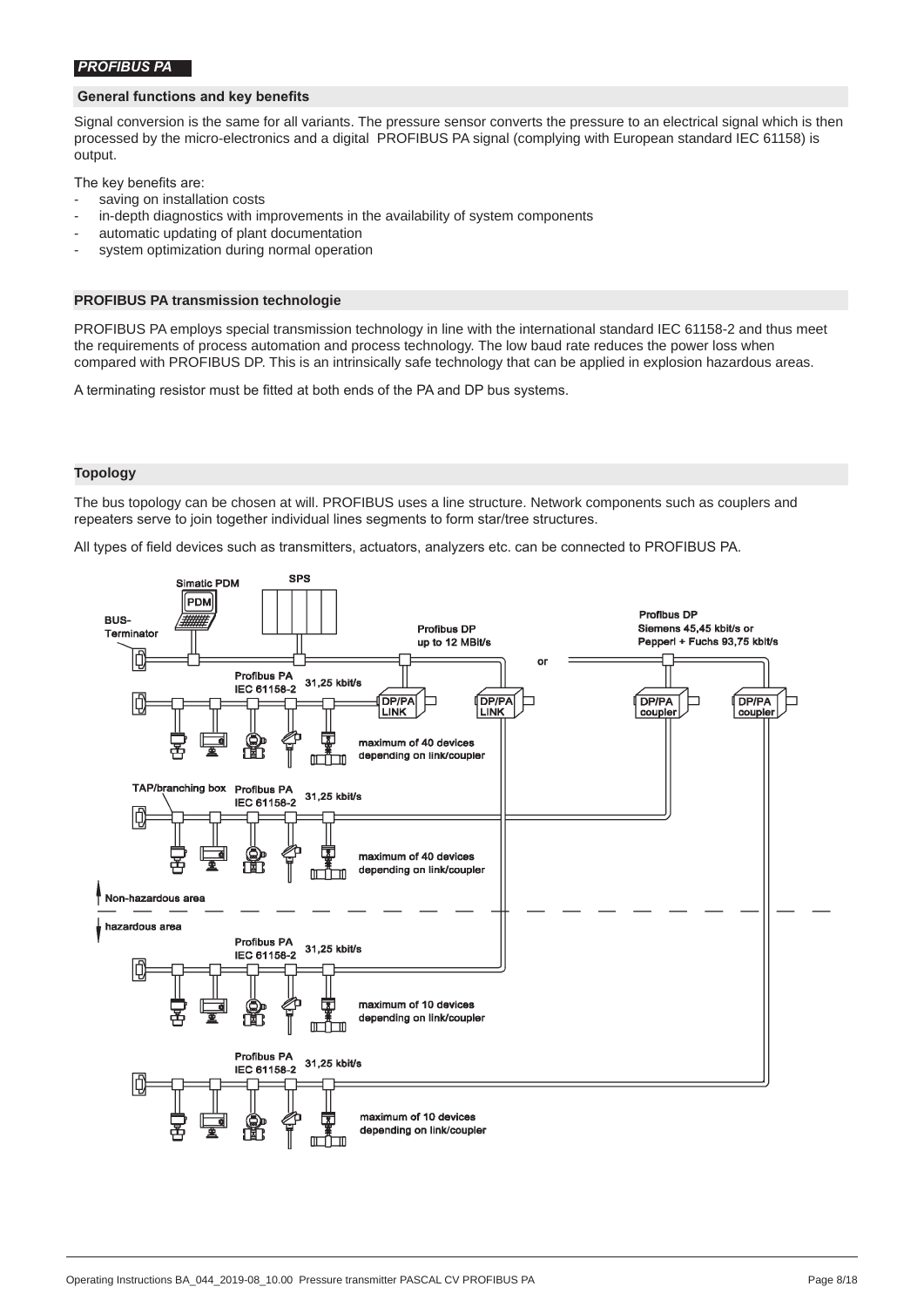#### **DP/PA-coupler and DP/PA link**

Depending on the number of PROFIBUS PA field devices in the automation system and depending on the required time response, a DP/PA coupler, or a more powerful DP/PA link for higher requirements, is deployed.

- **DP/PA link**<br> **DP/PA coupler**<br> **DP/PA couples**<br> **DP/PA couples**<br> **DP/PA coupler**<br> **DP/PA couples**<br> **DP** + PA only
- contains "intelligence."<br>• communicates on the DP side at a high baud rate **•** the baud rate on the DP side is reduced  $\cdot$  communicates on the DP side at a high baud rate  $\cdot$
- communicates on the PA side at a low baud rate example: Siemens coupler 45.45 kBit/s
- **•** converts the physics **Solution Converts** the physics **P&F** coupler **93.75** kBit/s

- 
- 
- converts the physics

The maximum number of devices that can be connected to a bus daisy-chain is determined by the sum of the maximum power consumption of the connected devices (as per standard - 10 mA per device) and the available current. A current reserve should be designed into the system for safety reasons. This should be done to prevent a defective device with increased power consumption from overloading the bus system and thus the power supply, and to prevent it disrupting communication with all operational slaves. The necessary level of current reserve is based on the current rise  $(I_{FED})$  in case of malfunction as specified by the device manufacturer.

Please refer to the following documents for more information on the installation and layout of the PROFIBUS network:

- 1. Technical Guideline PROFIBUS PA User and Installation Guideline Version 2.2 February 2003 Order No: 2.092 PNO
- 2. PROFIBUS Recommended installation Version 1.0.6 May 2006 Order No: 8.021 PNO

Further information: www.profibus.com / Downloads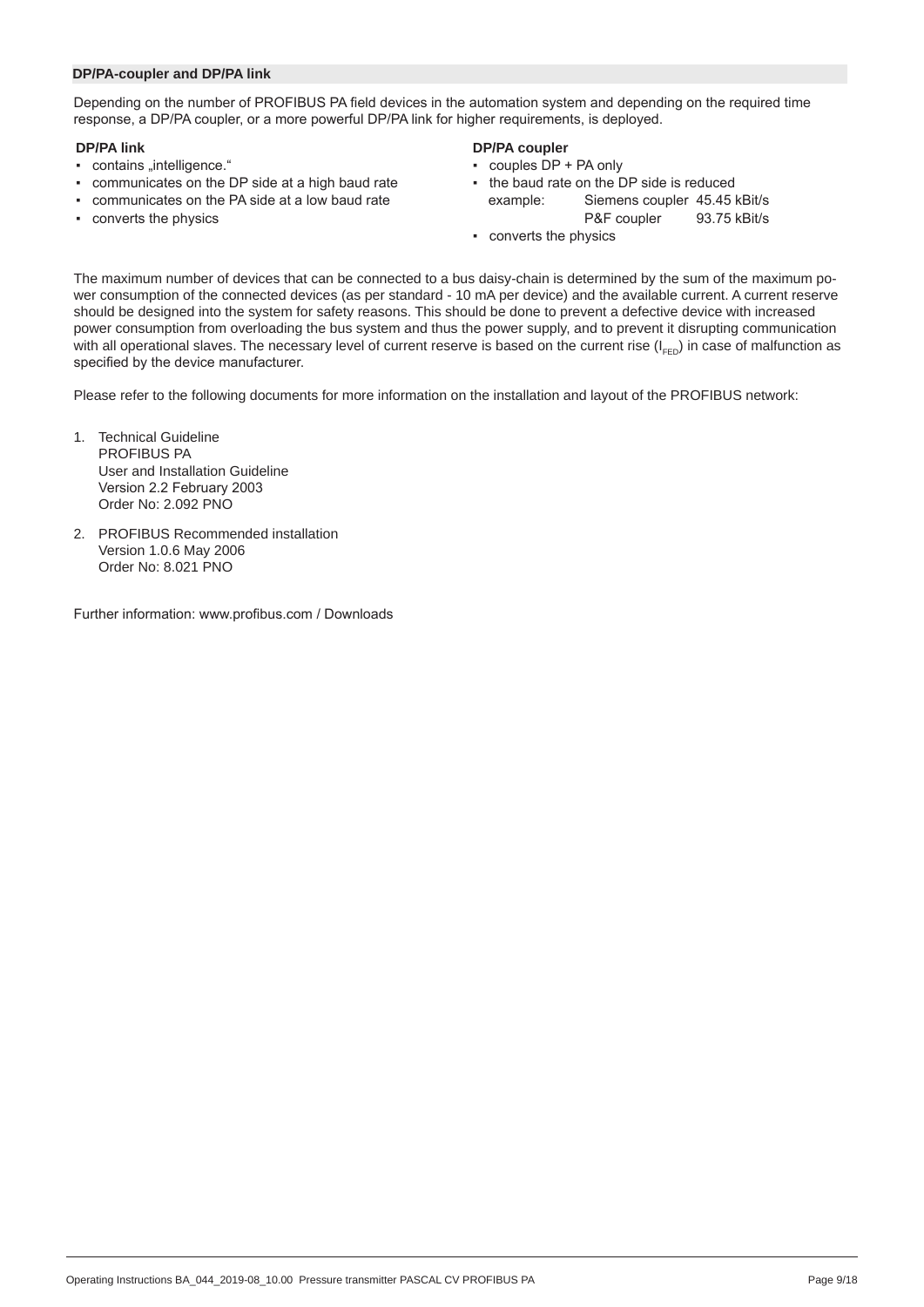

#### **Physical Block (PB)**

The physical block contains the characteristic data for a device (e.g. device name, manufacturer, version and serial numbers etc.). A device may only have one physical block.

#### **Transducer Block (TB)**

The TB contains all data needed to prepare the raw signal output from a sensor for transfer to a function block.

#### **Funktionsblock (FB)**

The FB contains all data needed for final preparation of a measured value before it is transmitted to the control system.

#### **Analog Input Block (AI)**

The AI sends the measured value received from the sensor or a TB after further preparation to the control system ("Input" as in "Input on the bus").

#### **Measured-value conditioning**

The measured value is prepared in the transducer block and passed to the LCD display module and to the function block. It is scaled in the function block and passed to the analog input block, where it is assigned a status. The PASCAL CV returns a measured value comprising a floating-point number (4 bytes) and associated quality display (1 byte). The status is encoded in accordance with the specification "PROFIBUS PA Profile for Process Control Devices." The status "measured value OK" is encoded as 0x80 (hexadecimal). The measured value is transmitted as a 32 bit floating-point number in IEEE-754 format.

#### **IEEE-754 Format**

|                    |                         |                     |     | Byte n      |        |             |          |          |            |         | Byte n <sup>*1</sup> |             |         |       |         |         |         |          | Byte n <sup>*2</sup> |     |          |          |            |     |                                         |     | Byte n <sup>*</sup> 3 |        |     |          |            |
|--------------------|-------------------------|---------------------|-----|-------------|--------|-------------|----------|----------|------------|---------|----------------------|-------------|---------|-------|---------|---------|---------|----------|----------------------|-----|----------|----------|------------|-----|-----------------------------------------|-----|-----------------------|--------|-----|----------|------------|
| Bit                | Bit                     | Bit                 | Bit | Bit         | Bit    | Bit         | Bit      | Bit      | <b>Bit</b> | Bit     | Bit                  | Bit         | Bit     | Bit   | Bit     | Bit     | Bit     | Bit      | Bit                  | Bit | Bit      | Bit      | <b>Bit</b> | Bit | Bit                                     | Bit | Bit                   | Bit    | Bit | Bit      | <b>Bit</b> |
|                    | 6                       | $\overline{ }$<br>◡ |     | $\sqrt{2}$  | $\sim$ |             |          |          |            | đ       |                      | $\sim$<br>J |         |       | ⌒       |         |         | b        |                      |     | $\sim$   |          |            |     | G                                       |     |                       | $\sim$ |     |          |            |
| VZ                 | 27                      | 26                  | 25  | $\Omega$    | $2^3$  | $2^{\circ}$ | $\Omega$ | $\Omega$ | $2 - 1$    | $2 - 2$ | $D-3$                | $\Omega$ -4 | $2 - 5$ | $D-6$ | $2 - 7$ | $2 - 8$ | $2 - 9$ | $2 - 10$ | $2 - 11$             | 121 | $2 - 13$ | $2 - 14$ |            |     | つ‐15   つ‐16   つ‐17   つ‐18   つ‐19   つ‐20 |     |                       |        | 211 | $2 - 22$ | $2 - 23$   |
| Sig.<br><b>Bit</b> | Significant<br>Exponent |                     |     | Significant |        |             |          |          |            |         | Significant          |             |         |       |         |         |         |          |                      |     |          |          |            |     |                                         |     |                       |        |     |          |            |

Value =  $(-1)^{VZ}$  •  $2^{(Exponent - 127)}$  •  $(1 +$  Significant)

Not all programmable controllers support the IEEE-754 format. In these cases a conversion block must be used or coded. You may have to re-arrange the byte order depending on the data format (most-significant-byte or least-significant-byte) used in the PLC (master).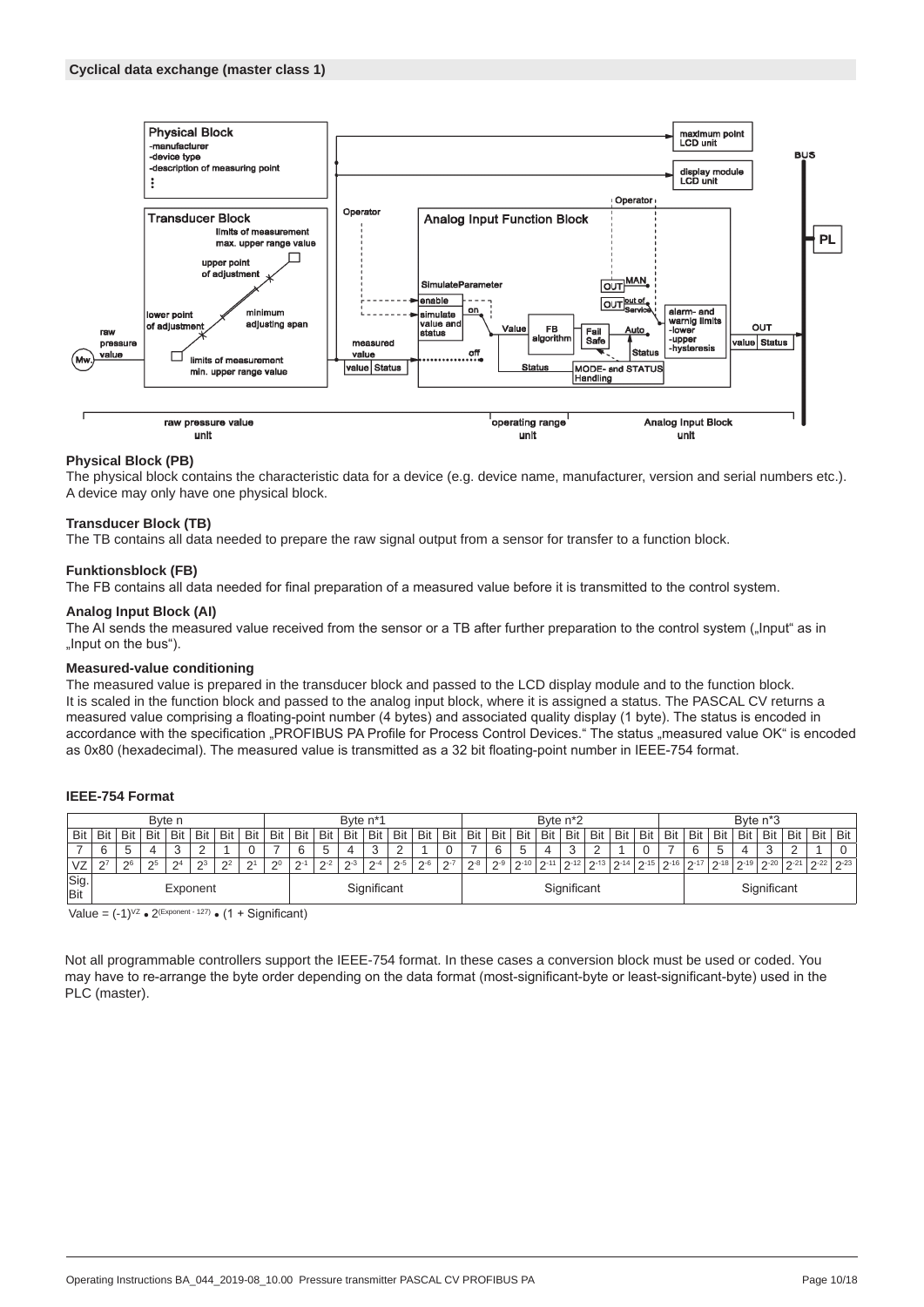| Status-<br>code | <b>Description as per PROFIBUS</b><br>norm   | <b>Possible cause</b>                                                                                                                                                                                                                                                                                                                                            |
|-----------------|----------------------------------------------|------------------------------------------------------------------------------------------------------------------------------------------------------------------------------------------------------------------------------------------------------------------------------------------------------------------------------------------------------------------|
| 0x0F            | <b>bad</b> - device failure                  | the basic electronics has been replaced<br>- there is no sensor connected<br>sensor type is unknown<br>display module is unknown or faulty<br>- no connection to sensor electronics<br>configuration data in the sensor is invalid<br>- error in parameter data<br>error in compensating data<br>- invalid serial number<br>program execution error has occurred |
| 0x13            | <b>bad</b> - sensor failure                  | measuring bridge faulty<br>pressure is higher than data sheet spec.<br>pressure is lower than data sheet spec.<br>- temperature sensor defective<br>- temperature at sensor higher than data sheet spec.<br>- temperature at sensor lower than data sheet spec.                                                                                                  |
| 0x1F            | <b>bad</b> - out of service                  | appears when the AI block is not executed<br>e.g.: target mode of AI block is set to "out of service"                                                                                                                                                                                                                                                            |
| 0x44            | uncertain - last useable value               | measured value invalid, latest valid measured value is used.<br>Appears when a sensor or device error has occurred and<br>AI parameter FSAVE_TYPE is set to 1.                                                                                                                                                                                                   |
| 0x48            | uncertain - substitute-set                   | measured value faulty, default value is used.<br>Appears when a sensor or device error has occurred and<br>AI parameter FSAVE_TYPE is set to 0.<br>The FSAVE_VALUE value stored in the AI parameter is used as<br>measured value.                                                                                                                                |
| 0x4C            | uncertain - initial value                    | no valid measured value is available.<br>This situation occurs when the device is switched on<br>during start-up.                                                                                                                                                                                                                                                |
| 0x80            | good - ok                                    | measured value is OK                                                                                                                                                                                                                                                                                                                                             |
| 0x84            | good - update event                          | appears when a permanent parameter<br>in the AI block in the device is changed. Is reset after 10 sec.                                                                                                                                                                                                                                                           |
| 0x89            | good - active advisory alarm<br>low limited  | lower warning limit undershoot                                                                                                                                                                                                                                                                                                                                   |
| A8x0            | good - active advisory alarm<br>high limited | upper warning limit overshoot                                                                                                                                                                                                                                                                                                                                    |
| 0x8D            | good - active critical alarm<br>low limited  | lower alarm limit undershoot                                                                                                                                                                                                                                                                                                                                     |
| 0x8E            | good - active critical alarm<br>high limited | upper alarm limit overshoot                                                                                                                                                                                                                                                                                                                                      |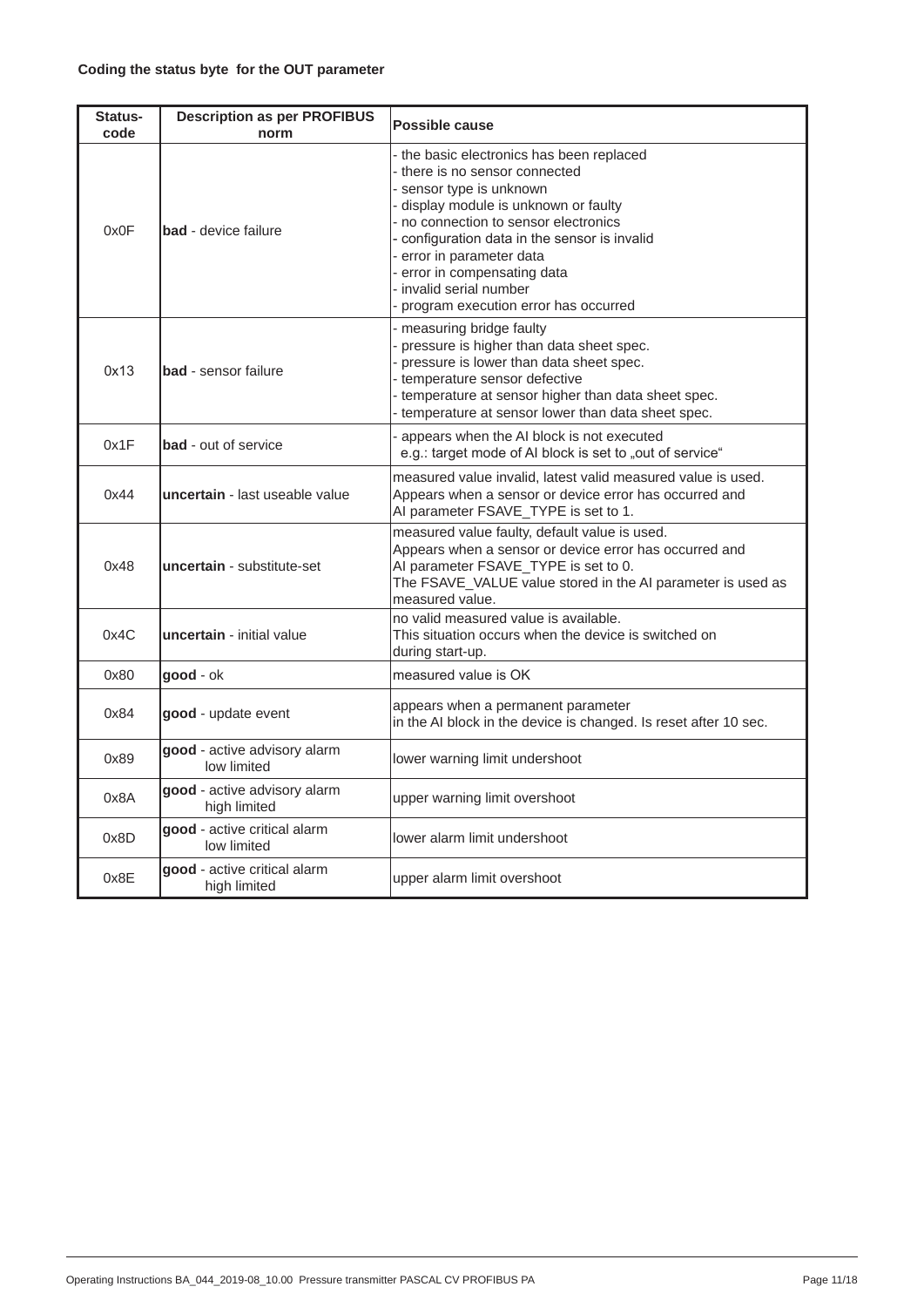### **Acyclical data exchange (master class 2)**

Device parameters in the physical, transducer and analog input blocks may be accessed with the acyclical service. A programmable PC with Simatic PDM is a class 2 master.

The following parameters are defined in PASCAL CV PA:

| Parameter                                                  | Value                                  | Unit | <b>Status</b>    |
|------------------------------------------------------------|----------------------------------------|------|------------------|
| PASCAL CV31xx PA                                           |                                        |      |                  |
| » Identification                                           |                                        |      |                  |
| » » Operation Unit                                         |                                        |      |                  |
| <b>TAG</b>                                                 | PASCAL CV                              |      | loaded           |
| Descriptor                                                 |                                        |      | loaded           |
| Message                                                    |                                        |      | loaded           |
| » » Device                                                 |                                        |      |                  |
| Manufacturer                                               | <b>LABOM</b><br>PASCAL CV31xx PA       |      | loaded           |
| Product designation<br>Device Serial Number                |                                        |      | loaded           |
| <b>Basis Serial Number</b>                                 | 0000000/00/016<br>800015               |      | loaded<br>loaded |
| Software Revision                                          | 1.0.0                                  |      | loaded           |
| Firmware-Version                                           | 1.1.4                                  |      | loaded           |
| <b>Hardware Revision</b>                                   | 1.0.0                                  |      | loaded           |
| <b>Profil Revision</b>                                     | 3.0                                    |      | loaded           |
| Static Revision No.                                        | 5                                      |      | loaded           |
| PROFIBUS Ident Number                                      | Manufacturer specific                  |      | loaded           |
| <b>Installation Date</b>                                   | 12.07.2005                             |      | loaded           |
| Sensor Type                                                | Gage 16 bar                            |      | loaded           |
| <b>Sensor Serial Number</b>                                | 10396                                  |      | loaded           |
| <b>HW Write Protection</b>                                 | not HW write protected                 |      | loaded           |
| Write Locking                                              | not write protected                    |      | loaded           |
| » Input                                                    |                                        |      |                  |
| » » Transducer Block 1                                     |                                        |      |                  |
| Static Revision No.                                        | 5                                      |      | loaded           |
| <b>Transmitter Type</b>                                    | Pressure                               |      | loaded           |
| » » » Measuring Limits                                     |                                        |      |                  |
| Unit Pressure Raw Value                                    | bar                                    |      | loaded           |
| Lower Value Min                                            | $-1.05$                                | bar  | loaded           |
| <b>Upper Value Max</b>                                     | 16.8                                   | bar  | loaded           |
| » » » Working Range                                        |                                        |      |                  |
| Unit                                                       | bar                                    |      | loaded           |
| » » » Process Value Scale                                  |                                        |      |                  |
| Lower Value                                                | $-1.000$                               | bar  | loaded           |
| <b>Upper Value</b>                                         | 16.000                                 | bar  | loaded           |
| » » Characterization                                       |                                        |      |                  |
| Characterization Type                                      | Linear                                 |      | loaded           |
| » » » Sensor Temperature                                   |                                        |      |                  |
| <b>Temperature Unit</b>                                    | $^{\circ}C$                            |      | loaded           |
| » » » Peak values (max values)                             |                                        |      |                  |
| Pressure Value Min                                         | $-0.01$                                | bar  | loaded           |
| Pressure Value Max                                         | 15.80                                  | bar  | loaded           |
| Sensor Temperature Min                                     | 22.83                                  | °C   | loaded           |
| Sensor Temperature Max                                     | 25.27                                  | °C   | loaded           |
| » Output                                                   |                                        |      |                  |
| » » Function Block 1 - Analog input<br>Static Revision No. | 20                                     |      | loaded           |
| Unit                                                       | bar                                    |      | loaded           |
| <b>Filter Time Const</b>                                   | $\overline{0}$                         | S    | loaded           |
| » » » Batch Information                                    |                                        |      |                  |
| Batch ID                                                   | 0                                      |      | loaded           |
| <b>Batch Unit</b>                                          | 0                                      |      | loaded           |
| <b>Batch Operation</b>                                     | 0                                      |      | loaded           |
| <b>Batch Phase</b>                                         | 0                                      |      | loaded           |
| » » » Output scale                                         |                                        |      |                  |
| Lower Value                                                | $-1.000$                               | bar  | loaded           |
| <b>Upper Value</b>                                         | 16.000                                 | bar  | loaded           |
| » » » Output Limits                                        |                                        |      |                  |
| Lower Limit Alarm                                          | $-1.000$                               | bar  | loaded           |
| Lower Limit Warning                                        | $-0.800$                               | bar  | loaded           |
| <b>Upper Limit Warning</b>                                 | 14.000                                 | bar  | loaded           |
| <b>Upper Limit Alarm</b>                                   | 16.000                                 | bar  | loaded           |
| <b>Limit Hysteresis</b>                                    | 0.010                                  | bar  | loaded           |
| » » » Fail Safe Mode                                       |                                        |      |                  |
| Fail Safe Mode                                             | Default value is used as output value. |      | loaded           |
| Fail Safe Default Value                                    | 8                                      |      | loaded           |
| » » Human Interface                                        |                                        |      |                  |
| <b>Decimal Point</b>                                       | 3                                      |      | loaded           |
| » Human Local Interface                                    |                                        |      |                  |
| <b>LCD Present</b>                                         | <b>LCD</b> present                     |      | loaded           |
| <b>LCD Serial Number</b>                                   | 301281                                 |      | loaded           |
| <b>LCD Unit</b>                                            | bar                                    |      | loaded           |
| <b>Local Operation</b>                                     | Enabled                                |      | loaded           |
| » Operating conditions                                     |                                        |      |                  |
| » » Sensor Calibration                                     |                                        |      |                  |
| <b>Lower Calibration Point</b>                             | 0                                      | bar  | loaded           |
| <b>Upper Calibration Point</b>                             | 16                                     | bar  | loaded           |
| Calibration Span Min                                       | 3.2                                    | bar  | loaded           |
| » Certificates and Approvals                               |                                        |      |                  |
| <b>Device Certification</b>                                | CE, NE 21, Exmarking: Kein             |      | loaded           |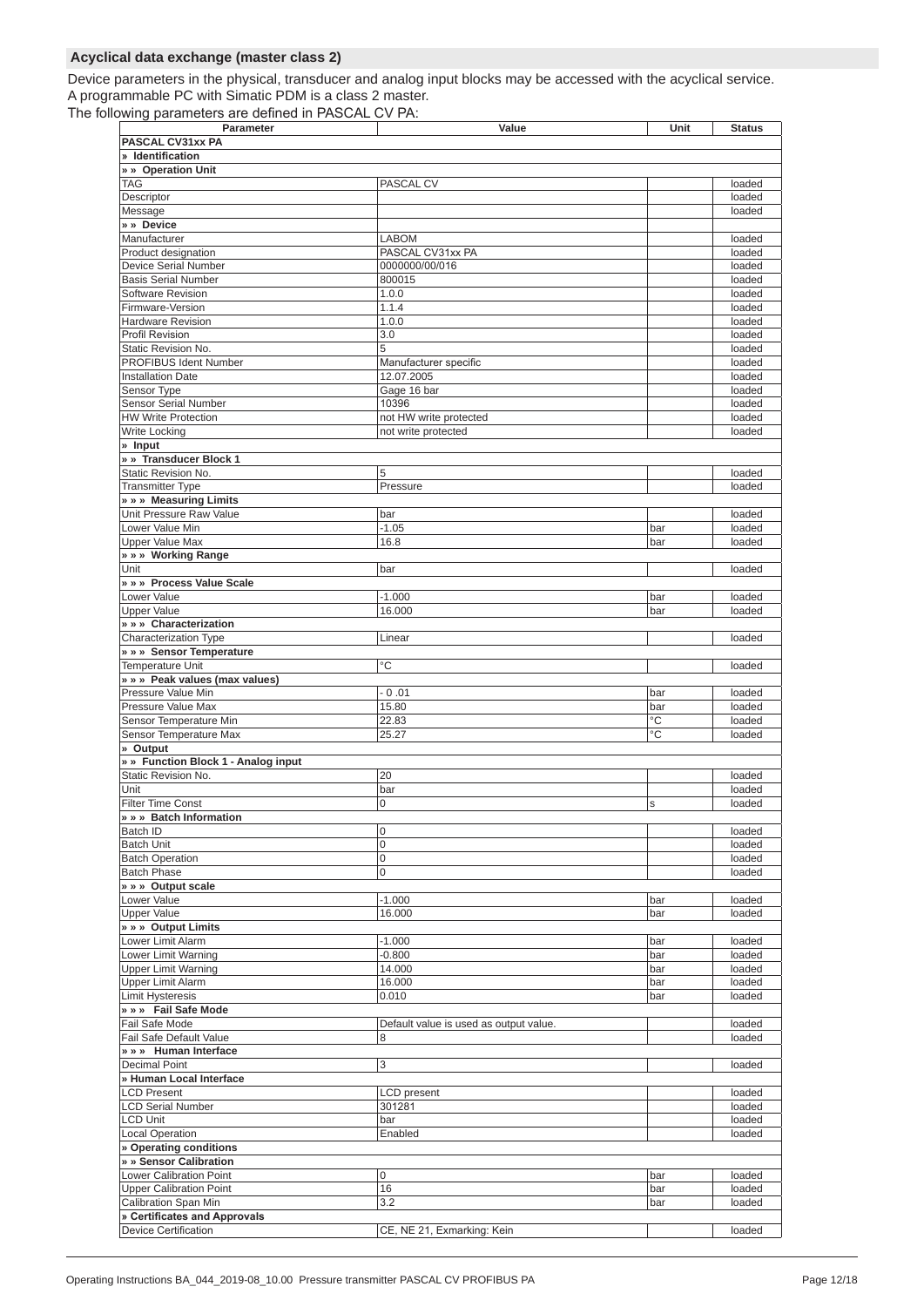The parameters have the following meaning:

#### **IDENTIFICATION**

#### **TAG**

This is an apparatus marking. The tag can be up to 32 characters long and the characters can be chosen at will. We recommend you use a unique tag for the field device in the system.

#### **Descriptor**

You may enter an additional description of the measuring point here. The description can be up to 32 characters long.

#### **Message**

You may enter any message you wish in the message field. For example, you may want to enter the date of the next device adjustment.

The message can be up to 32 characters long

#### **Manufacturer**

Indicates the manufacturer of the field device. This is typically the name of the company that manufactured the device.

#### **Product designation**

The designation of a manufacturer's device type. The product designation comprises up to 16 characters.

#### **Device serial number**

It comprises 16 characters and is unique. The device manufacturer can thus be identified. This number describes the whole unit and all its modules.

#### **Basis serial number**

Six digit serial number for the basic module integrated in the device..

#### **Software Revision**

PROFIBUS communications software version.

#### **Firmware-Version**

Version of measured-value conditioning software.

#### **Hardware Revision**

Revision level of electronics.

#### **Profile Revision**

PROFIBUS PA profile version for process controllers.

#### **Static Revision No.**

Revision level of static data (stored in the device) associated with this block. The version number is incremented every time data is changed.

#### **PROFIBUS Ident Number**

PASCAL CV PA can be addressed via two different GSD files. Typically, the parameter is set to "manufacturer-specific," and the GSD file LAB 0954.GSD is used. If this file is not available, the parameter can be changed to "profile-specific" and the standard GSD file PA139700.GSD used.

#### **Installation Date**

The date on which the device was installed. You may select this date at will; it can have up to 16 characters.

#### **Sensor Type**

Describes the type of sensor fitted in the device (relative or absolute sensor including measuring range and sensor element).

#### **Sensor Serial Number**

Defines the actual serial number of the sensor in the device.

#### **HW Write Protection**

Can only be enabled/disabled with the device buttons. If write protection is enabled, no more parameters (except the bus address) can be changed.

#### **Write Locking**

Can be enabled/disabled per software.

#### **INPUT**

#### **Static Revision No.**

Revision level of static data (stored in the device) associated with this block. The version number is incremented every time data is changed.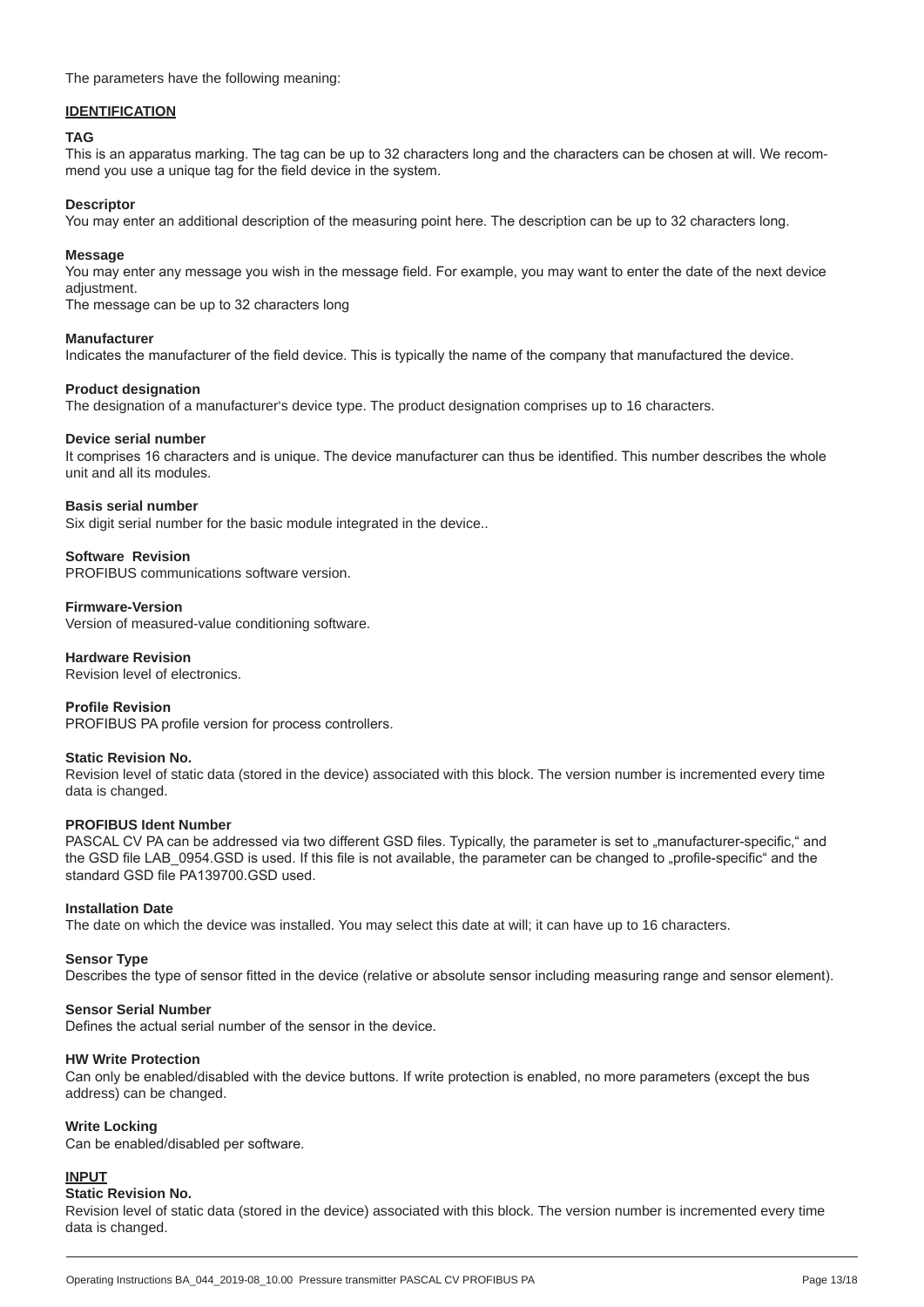#### **Transmitter Type**

Defines the device type (pressure or absolute pressure).

#### **Unit Pressure Raw Value**

Engineering unit for measured process pressure

#### **Lower Value Min**

Defines the lower limit of the measuring range.

#### **Upper Value Max**

Defines the upper limit of the measuring range

#### **Unit**

Engineering unit of the lower and upper range values for measured value scaling.

#### **Lower Value**

The measured value passed from the transducer block to the AI function block can be scaled. This parameter is the minimum value of input scaling.

#### **Upper Value**

The upper value is the maximum value of input scaling.

#### **Characterization**

Defines the type of linearization. Linear means that the measured value is processed without any alterations..

#### **Sensor Temperature**

The sensor temperature unit can be set here. The unit also applies to the maximum pointer temperatures.

#### **Pressure Value Min**

The minimum measured pressure value.

#### **Pressure Value Max**

The maximum measured pressure value.

#### **Sensor Temperature Min**

The minimum temperature measured at the sensor.

#### **Sensor Temperature Max**

The maximum temperature measured at the sensor.

#### **Output**

#### **Static Revision No.**

Revision level of static data (stored in the device) associated with this block. The version number is incremented every time data is changed.

#### **Unit**

The unit of pressure value for the analog input block and the variable OUT (see figure on page 20)

#### **Filter time constant**

Duration of a 63 % rise in output due to a change in voltage at the input.

#### **Batch ID**

Identifies a particular batch, in order to allow device information (e.g. faults, ...) to be assigned.

#### **Batch Unit**

Identifies the assigned unit (e.g. dryer, ...) or the current master recipe.

#### **Batch Operation**

Identifies the current master recipe operation.

#### **Batch Phase**

Identifies the current master recipe step.

#### **Lower Value**

Defines the lower value of output scaling in the output unit.

#### **Upper Value**

Defines the upper value of output scaling in the output unit.

#### **Lower Limit Alarm**

Output value at which a lower alarm is triggered.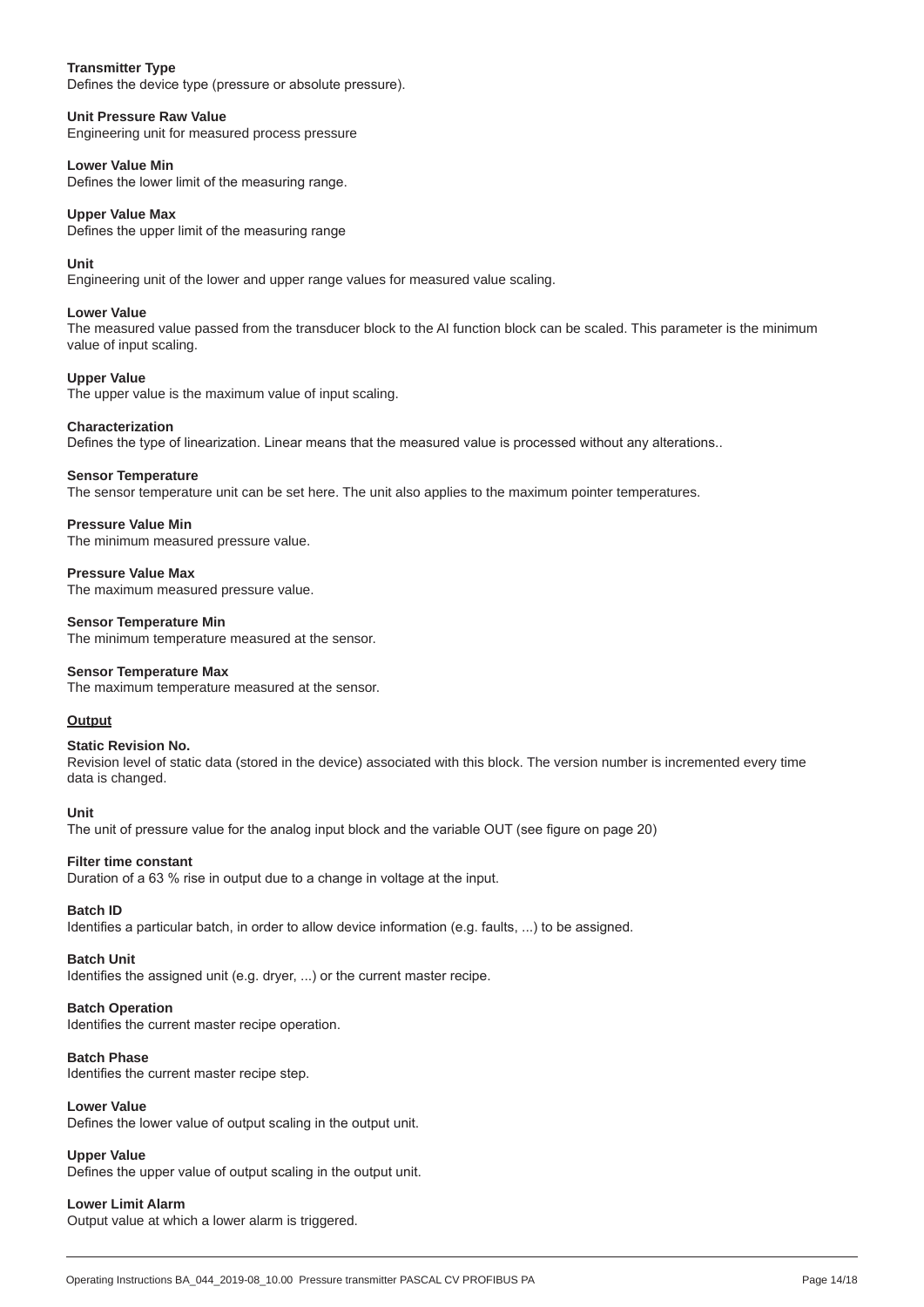#### **Lower Limit Warning**

Output value at which a lower warning is triggered.

#### **Upper Limit Warning**

Output value at which an upper warning is triggered

#### **Upper Limit Alarm**

Output value at which an upper alarm is triggered.

#### **Limit Hysteresis**

Hysteresis value that is added/subtracted to the lower/upper alarm and warning limits in order to rescind the alarm/warning.

#### **Fail Safe Mode**

Defines the response of the device when the actual network value is lost or the desired value status "Go to fail-safe mode" is returned.

- The following responses are available:
	- the default value is loaded to the output value
	- save the latest valid output value
	- the incorrectly calculated measured value is provided at the output

#### **Fail Safe Default Value**

The default setting for OUT when the actual measured value is lost and fail-safe mode is enabled: "The default value is loaded into the output value." The unit is the same as for OUT.

#### **Decimal Point**

Defines the number of decimal places for the AI block as displayed in the user interface (PDM).

**LCD Present**

Defines whether a display module is integrated in the device

#### **LCD Serial Number**

Contains the serial number of the built-in display module.

#### **LCD Unit**

Defines the engineering unit used in the pressure value display.

#### **Local Operation**

Defines whether the user can make changes on the local display module.

#### **Operating conditions**

**Lower Calibration Point** The lowest point at which the measuring signal was adjusted.

#### **Upper Calibration Point**

The upper point at which the measuring signal was adjusted.

#### **Calibration Span Min**

The minimum pressure should lie between the lower and upper adjustment points.

#### **Certificates and Approvals**

## **Device Certification**

Indicates device certification and operation in explosion hazardous areas.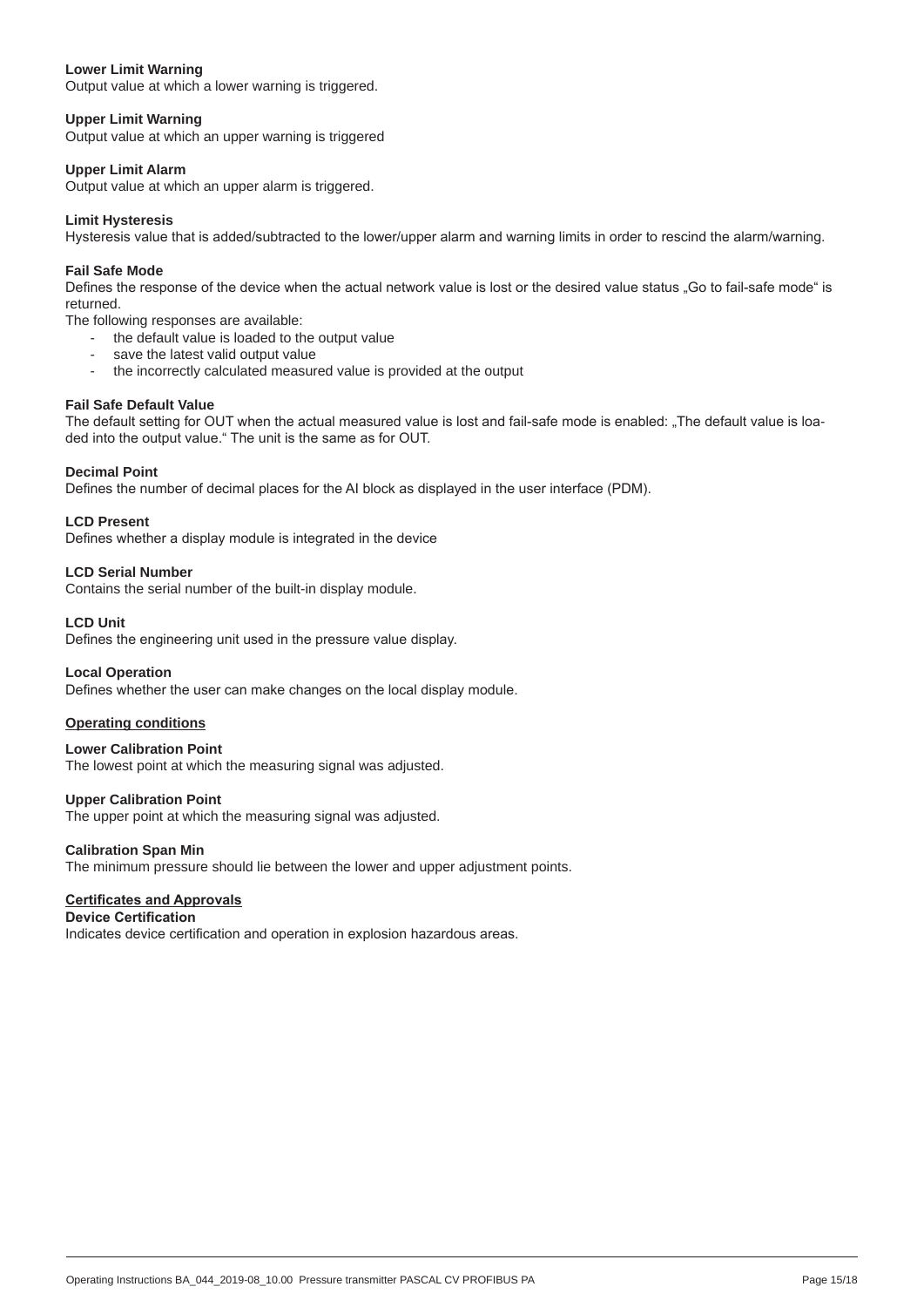#### **Device master and type files (GSD)**

PROFIBUS devices have different features. They differ with respect to the available functionality (e.g. number of I/O signals, diagnostic messages) or possible bus parameters such as baud rate and time watchdogs. These parameters are specific for each device type and manufacturer. In order to facilitate a basic plug & play configuration for PROFIBUS, electronic device data sheets (GSD files) have been created for the device communications features.

### **GSD file for LABOM PASCAL CV31xx PA**

| #Profibus_DP                                                                  |                     |                            |
|-------------------------------------------------------------------------------|---------------------|----------------------------|
| <b>GSD_Revision</b>                                                           | $=$ 3               |                            |
| Vendor_Name                                                                   | = "Labom GmbH"      |                            |
| Model_Name                                                                    | $=$ "PASCAL CV31xx" |                            |
| Revision                                                                      | $=$ "3.0 (blue)"    |                            |
| Ident_Number                                                                  | $= 0x0954$          |                            |
| Protocol_Ident                                                                | $= 0$               |                            |
| Station_Type                                                                  | $= 0$               |                            |
| FMS_supp                                                                      | $= 0$               |                            |
| Hardware_Release                                                              | $=$ , 1.0"          |                            |
| Software Release                                                              | $=$ , 1.0.1"        |                            |
| Bitmap_Device                                                                 | = "Lab0954n"        |                            |
| 31.25_supp                                                                    | $= 1$               |                            |
| 45.45_supp                                                                    | $= 1$               |                            |
| 93.75_supp                                                                    | $= 1$               |                            |
| MaxTsdr_31.25                                                                 | $= 100$             |                            |
| MaxTsdr_45.45                                                                 | $= 250$             |                            |
| MaxTsdr_93.75                                                                 | $= 1000$            |                            |
| Redundancy                                                                    | $= 0$               |                            |
| Repeater_Ctrl_Sig                                                             | $= 0$               |                            |
| 24V_Pins                                                                      | $= 0$               |                            |
| Freeze_Mode_supp                                                              | $= 0$               |                            |
| Sync_Mode_supp                                                                | $= 0$               |                            |
| Set_Slave_Add_supp                                                            | $= 1$               |                            |
| Min_Slave_Intervall                                                           | $= 250$             |                            |
| Modular_Station                                                               | $= 1$               |                            |
| Max Module                                                                    | $= 1$               |                            |
| Max_Input_Len                                                                 | $= 5$               | ; maximum Input Length     |
| Max_Output_Len                                                                | $= 0$               | ; maximum Output Length    |
| Max_Data_Len                                                                  | $= 5$               | ; maximum In-Output Length |
| Slave_Family                                                                  | $= 12$              |                            |
| Max_Diag_Data_Len                                                             | $= 20$              |                            |
| Max_User_Prm_Data_Len                                                         | $=$ 3               |                            |
| $Ext_{S} = \text{Prm}_{D}$ Data_Const(0) = 0x00, 0x00, 0x00                   |                     |                            |
|                                                                               |                     |                            |
| ;----------- Description of extended DP features: ---------------------       |                     |                            |
|                                                                               |                     |                            |
| $DPV1_Slave = 1$                                                              |                     |                            |
| C2_Read_Write_supp                                                            | $= 1$               |                            |
| C2_Max_Data_Len                                                               | $= 128$             |                            |
| $C2$ <sub>_Read</sub> _Write_required = 1                                     |                     |                            |
| C2_Max_Count_Channels                                                         | $= 1$               |                            |
| Max_Initiate_PDU_Length = 52                                                  |                     |                            |
| $C2$ <sub>Response</sub> Timeout = 4000                                       |                     |                            |
| DPV1_Data_Types                                                               | $= 1$               |                            |
|                                                                               |                     |                            |
| ;--- Description of physical interface for async. and sync. transmission: --- |                     |                            |
| Physical_Interface = 0                                                        |                     | ; RS-485 Standard Copper   |
| Transmission_Delay_45.45                                                      | $= 0$               |                            |
| Reaction_Delay_45.45                                                          | $= 0$               |                            |
|                                                                               | $= 0$               |                            |
| Transmission_Delay_93.75                                                      |                     |                            |
| Reaction_Delay_93.75                                                          | $= 0$               |                            |
| End_Physical_Interface                                                        |                     |                            |
|                                                                               |                     |                            |
| $Physical_$ Interface = 1                                                     |                     | ; IEC61158-2               |
| Transmission Delay 31.25                                                      | $= 0$               |                            |
| Reaction_Delay_31.25                                                          | $= 0$               |                            |
| End_Physical_Interface                                                        |                     |                            |
|                                                                               |                     |                            |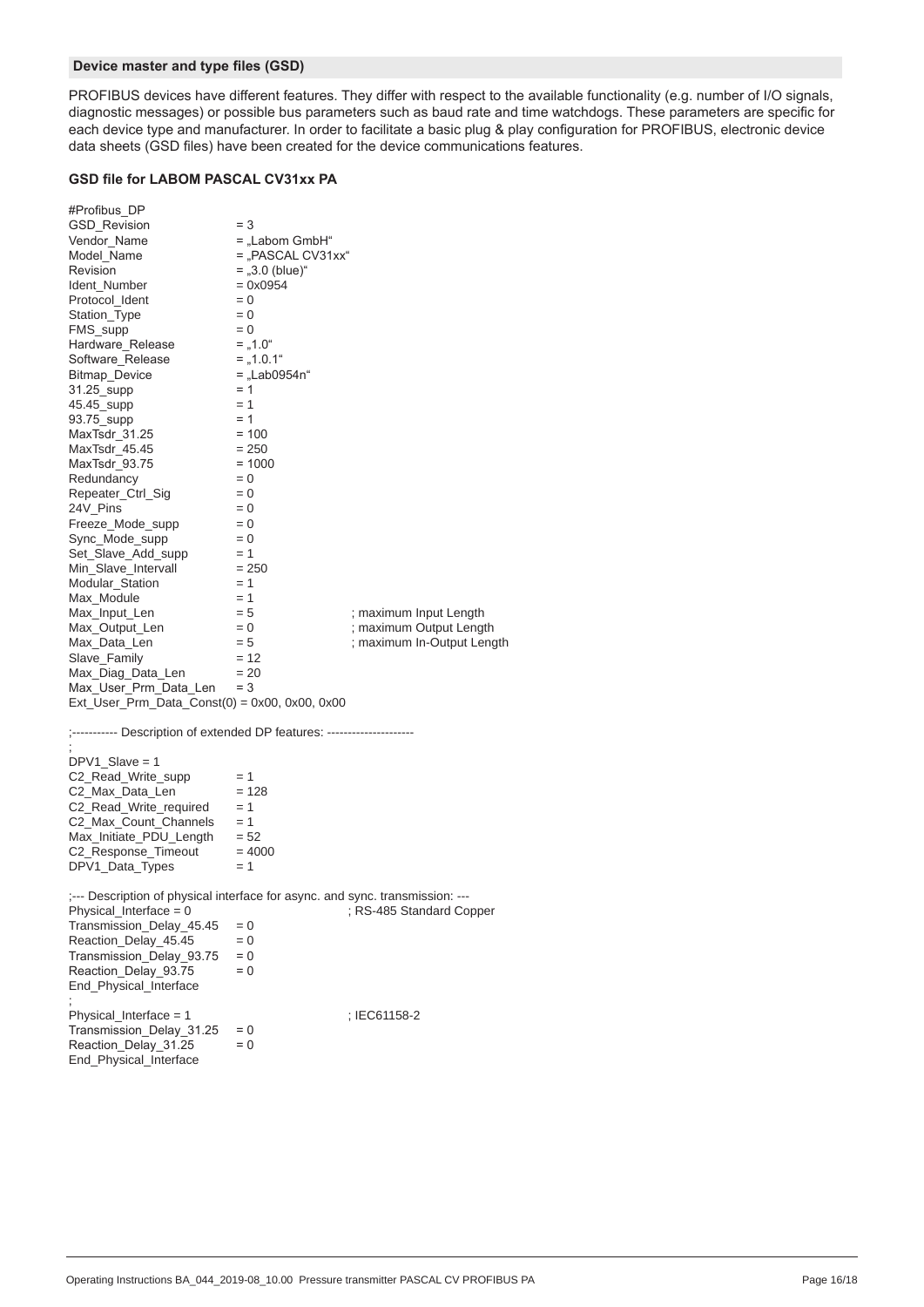|                                                                                                                                                                                                                                                                                                                                                                                                                                                                                                                         | ;----------- Description of device related diagnosis: ---------------------                                                                                                                                                                                                                                                                                          |
|-------------------------------------------------------------------------------------------------------------------------------------------------------------------------------------------------------------------------------------------------------------------------------------------------------------------------------------------------------------------------------------------------------------------------------------------------------------------------------------------------------------------------|----------------------------------------------------------------------------------------------------------------------------------------------------------------------------------------------------------------------------------------------------------------------------------------------------------------------------------------------------------------------|
| Unit Diag Bit(16) = "Error appears"<br>Unit_Diag_Bit(17)<br>Unit_Diag_Bit(24)<br>Unit Diag Bit(25)<br>Unit Diag Bit(26)<br>Unit_Diag_Bit(27)<br>Unit_Diag_Bit(28)<br>Unit Diag Bit(29)<br>Unit Diag Bit(30)<br>Unit_Diag_Bit(31)<br>Unit_Diag_Bit(32)<br>Unit_Diag_Bit(33)<br>Unit_Diag_Bit(34)<br>Unit Diag Bit(35)<br>$=$ "Restart"<br>Unit Diag Bit(36) = "Coldstart"<br>Unit Diag Bit(37) = "Maintenance required"<br>Unit Diag Bit(38) = "Characteristics invalid"<br>Unit Diag Bit(39) = "Ident Number violation" | = "Error disappears"<br>= "Hardware failure electronics"<br>= "Hardware failure mechanics"<br>= "Motor temperature too high"<br>= "Electronic temperature too high"<br>= "Memory error"<br>= "Measurement failure"<br>= "Device not initialized"<br>= .Device initialization failed"<br>= "Zero point error"<br>= "Power supply failed"<br>= "Configuration invalid" |
| Unit Diag Bit(55) = "Extension Available"<br>Modules for Analog Input<br>Module $=$ "Analog Input (AI)short"<br>1<br>EndModule<br>Modules for Analog Input<br>Module $=$ "Analog Input (AI)long"<br>2<br>EndModule                                                                                                                                                                                                                                                                                                      | 0x94<br>0x42,0x84,0x08,0x05                                                                                                                                                                                                                                                                                                                                          |
| SlotDefinition<br>.                                                                                                                                                                                                                                                                                                                                                                                                                                                                                                     | ;----------- Description of the module assignment: ---------------------                                                                                                                                                                                                                                                                                             |

Slot(1) = "Analog Input"  $1 1,2$ EndSlotDefinition

The PNO makes available a standard database file called PA139700.GSD for devices with a profile-specific analog input block (Profile 3.0).

Sources in the Internet:

PNO http://www.PROFIBUS.com in the GSD Library link<br>LABOM http://www.labom.com http://www.labom.com http://www.pascal-cv.com